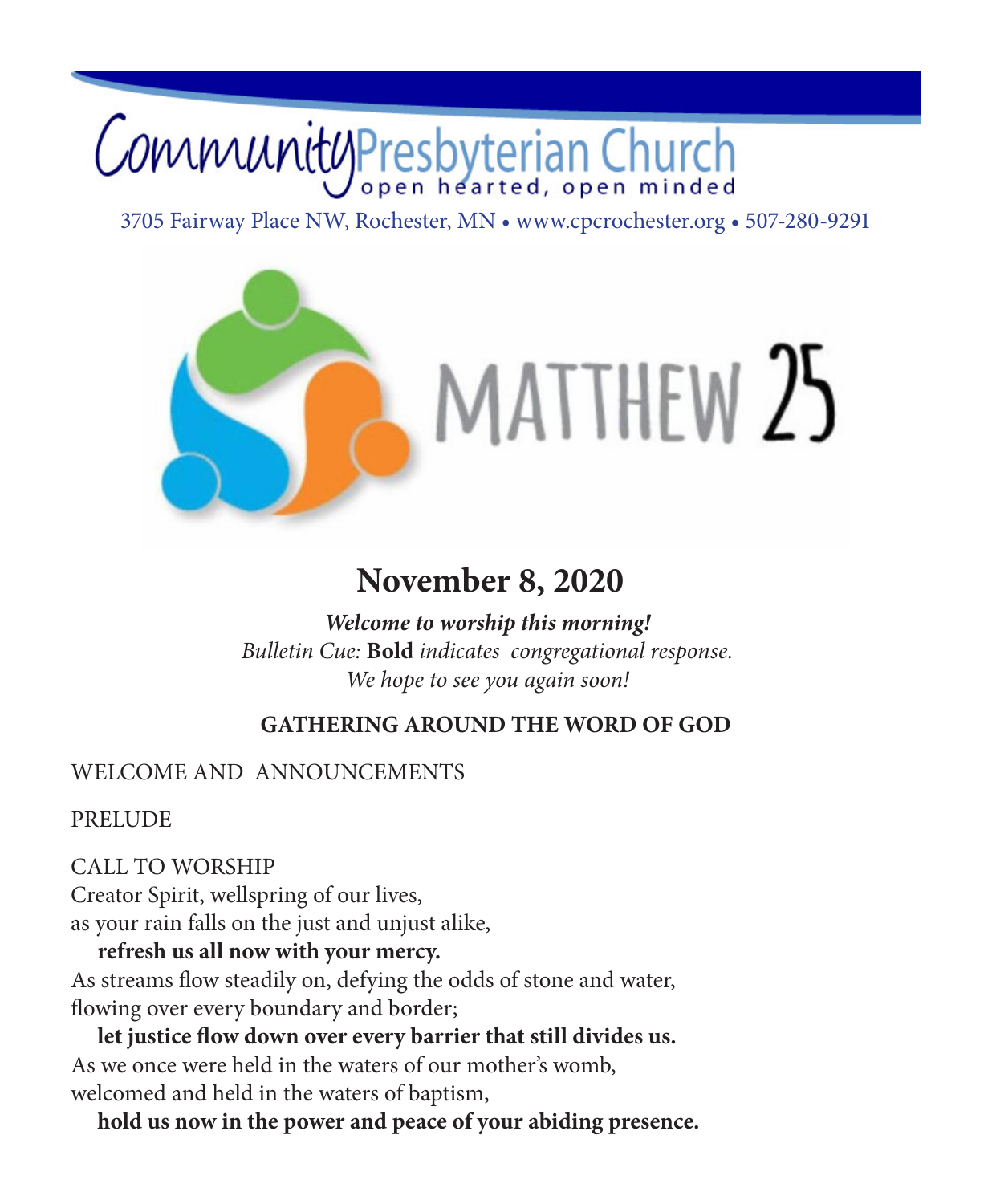

### CALL TO CONFESSION

It is only by the power of God that we are able to stand against evil.

## **Trusting in God's grace, let us examine our lives.**

### **CONFESSION**

"Keep awake," you tell us, urging us to watch with hope, But we grow tired of looking for signs of your presence among us. We grow weary from a steady diet of distressing news and neglect the tasks you entrust to us; and so, we are not ready to meet you where you are, on the margins of our comfort zones.

**Forgive us for losing heart and losing hope. Forgive us for failing to see you in our neighbors in need. Sustain us in faith and keep us always watchful, ready even today to greet you with joy.**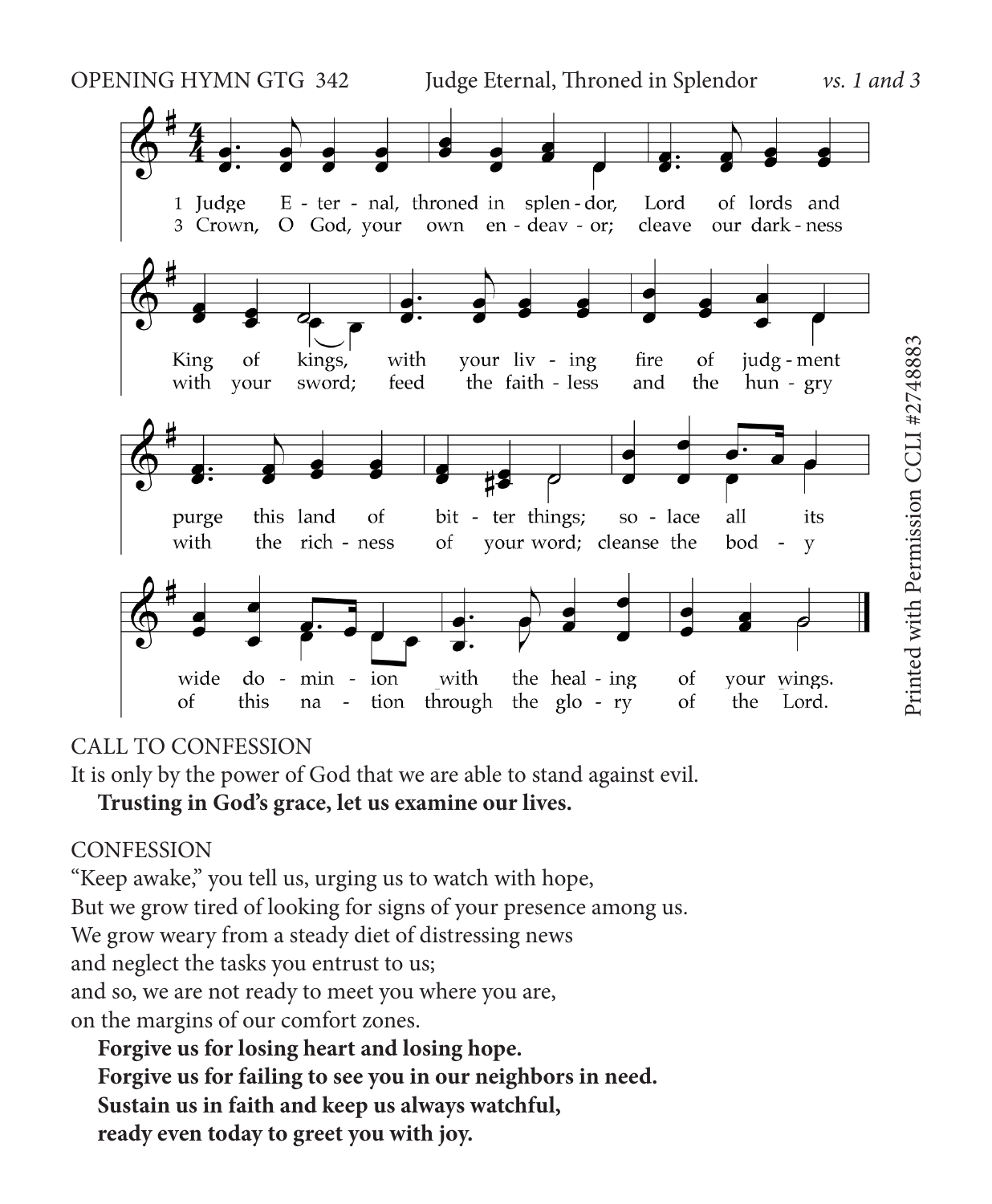## ASSURANCE OF FORGIVENESS

Now stand firm in your faith, covered by the saving grace of God and ready to proclaim the gospel of peace. In the name of Jesus Christ, you are forgiven!

## **Thanks be to God.**

## **LISTENING FOR GOD'S WORD**

SPECIAL MUSIC *Keep Your Lamps!* arranged by Stacy V. Gibbs the Winston-Salem State University Singin' Divas

## PRAYER FOR ILLUMINATION

Let the fire of your Spirit open our hearts and minds to your word, O God. Help us to hear your voice and follow your paths all the days of our lives. **Amen**

## SCRIPTURE READING Amos 5:18-24

Alas for you who desire the day of the Lord! Why do you want the day of the Lord? It is darkness, not light; as if someone fled from a lion, and was met by a bear; or went into the house and rested a hand against the wall, and was bitten by a snake. Is not the day of the Lord darkness, not light, and gloom with no brightness in it?

I hate, I despise your festivals, and I take no delight in your solemn assemblies. Even though you offer me your burnt offerings and grain offerings, I will not accept them; and the offerings of well-being of your fatted animals I will not look upon. Take away from me the noise of your songs; I will not listen to the melody of your harps. But let justice roll down like waters, and righteousness like an everflowing stream.

## RESPONSIVE READING Psalm 70

## **Come swiftly, O God, and renew me. My joy, make haste to help me!**

Let me face my weaknesses and all that confuses me; help me understand all that keeps me from you.

**Come swiftly, O God, and renew me. My joy, make haste to help me!**

Let all who seek you rejoice and be glad in you. Let those who love your salvation say evermore, "God is great!"

## **Come swiftly, O God, and renew me. My joy, make haste to help me!**

When I am low in spirit, and filled with fears, be near me, O God! You are my help and my deliverer; my hope, do not delay!

**Come swiftly, O God, and renew me. My joy, make haste to help me!**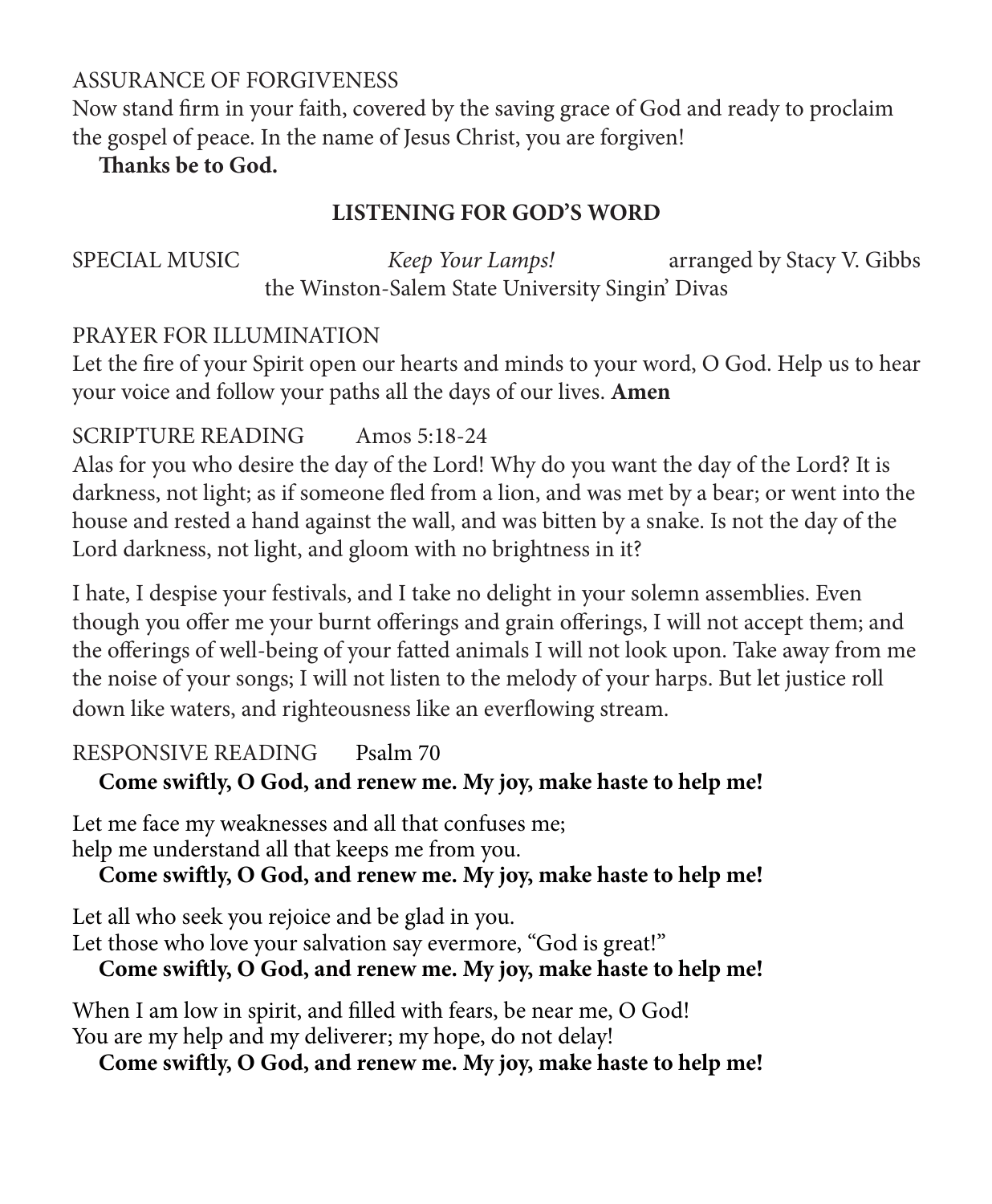#### GOSPEL READING Matthew 25:1-13

"Then the kingdom of heaven will be like this. Ten bridesmaids took their lamps and went to meet the bridegroom. Five of them were foolish, and five were wise. When the foolish took their lamps, they took no oil with them; but the wise took flasks of oil with their lamps. As the bridegroom was delayed, all of them became drowsy and slept. But at midnight there was a shout, 'Look! Here is the bridegroom! Come out to meet him.' Then all those bridesmaids got up and trimmed their lamps. The foolish said to the wise, 'Give us some of your oil, for our lamps are going out.' But the wise replied, 'No! there will not be enough for you and for us; you had better go to the dealers and buy some for yourselves.' And while they went to buy it, the bridegroom came, and those who were ready went with him into the wedding banquet; and the door was shut. Later the other bridesmaids came also, saying, 'Lord, lord, open to us.' But he replied, 'Truly I tell you, I do not know you.' Keep awake therefore, for you know neither the day nor the hour.

#### SERMON *Standing in the Gap* Pastor Jan

#### **RESPONDING TO GOD'S GRACE**

HYMN OF THE DAY GTG 362 Rejoice! Rejoice, Believers vs. 1 and 3Printed with Permission CCLI #27488831 Re - joice! Re - joice, be - liev - ers, and let your lights ap - pear; 3 Our hope and ex - pec - ta tion, O Je - sus, now ap - pear; ad - vanc - ing and dark-er night is the eve - ning is near. longed for, a-bove this shad-owed sphere! rise, thou Sun so The Bride-groom is a - ris - ing and soon he will draw nigh. With hearts and hands up - lift - ed, we plead, O Lord, to see

Printed with Permission CCLI #2748883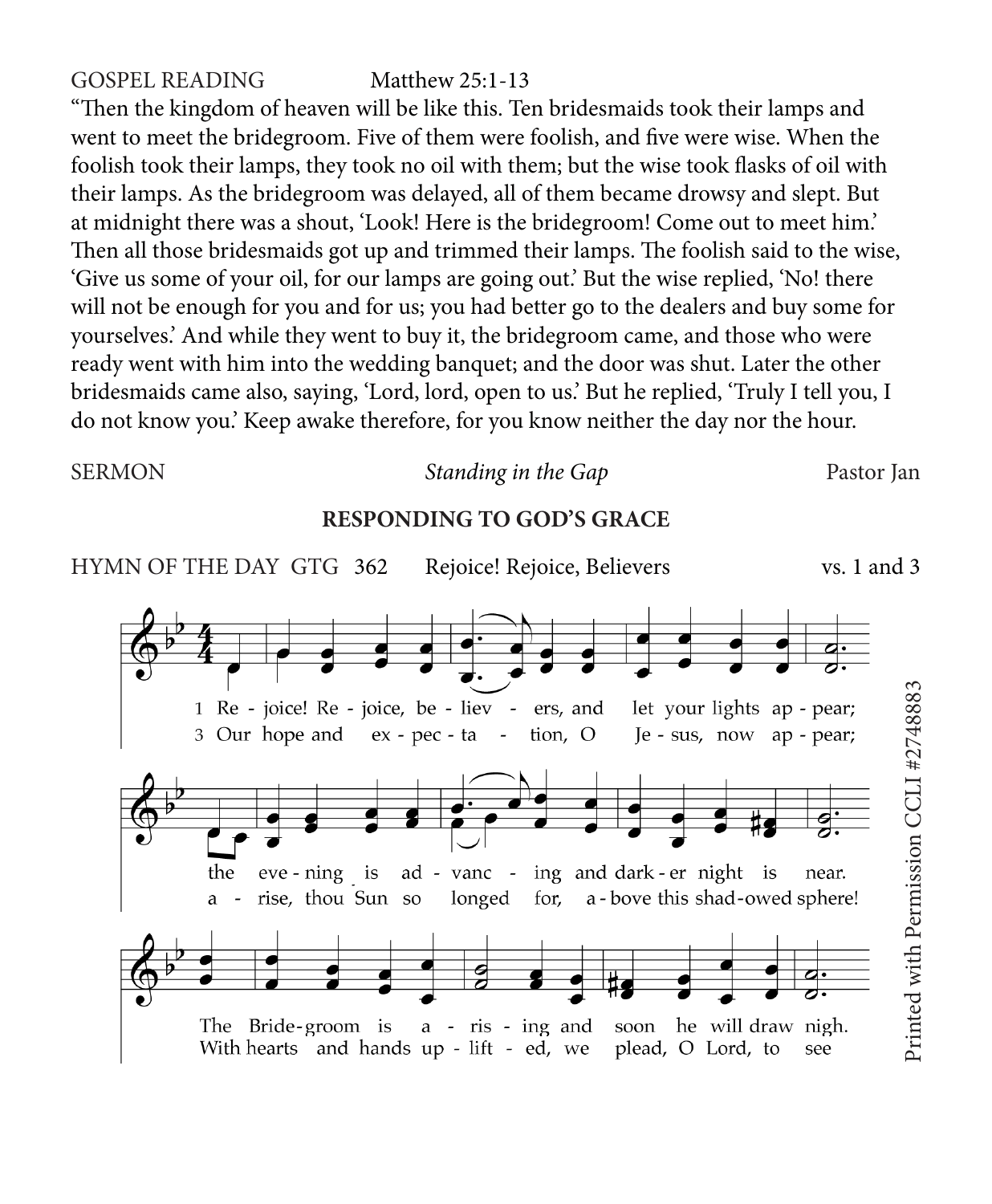

STEWARDSHIP MINUTE

be with thee!

AFFIRMATION OF FAITH: Toward the eradication of systemic poverty

the day of earth's re - demp - tion, and ev - er

- A: We believe that God hopes and works for a world where all shall be included in the feast of life, and that in Christ we see how costly it is to bring that world about.
- B: We believe that God's strategy for a new world is to put the poorest first, and that nothing is more important for God's people than to eradicate systems and structures designed to perpetuate poverty.
- A: We believe that rich and poor alike can be generous, wise, and creative, because all are made in the image of God; and that all are made poorer when any are left out.
- B: We believe that loving our neighbors means working for justice, so that all have a voice in the great chorus of humanity, and a say in what happens to them and to their children.
- A: We believe that the God of all the earth is at work everywhere, beyond the churches as well as within them;
- B: And we believe that, despite the persistence of evil, *now* is always the time when we can make a difference.

JOYS AND CONCERNS/PRAYERS OF THE PEOPLE God, our Savior, **hear our prayer.**

## THE LORD'S PRAYER

**Our Father who art in heaven, hallowed be thy name. Thy kingdom come, thy will be done, on earth as it is in heaven. Give us this day our daily bread; and forgive us our debts, as we forgive our debtors; and lead us not into temptation, but deliver us from evil. For thine is the kingdom and the power and the glory, forever. Amen.**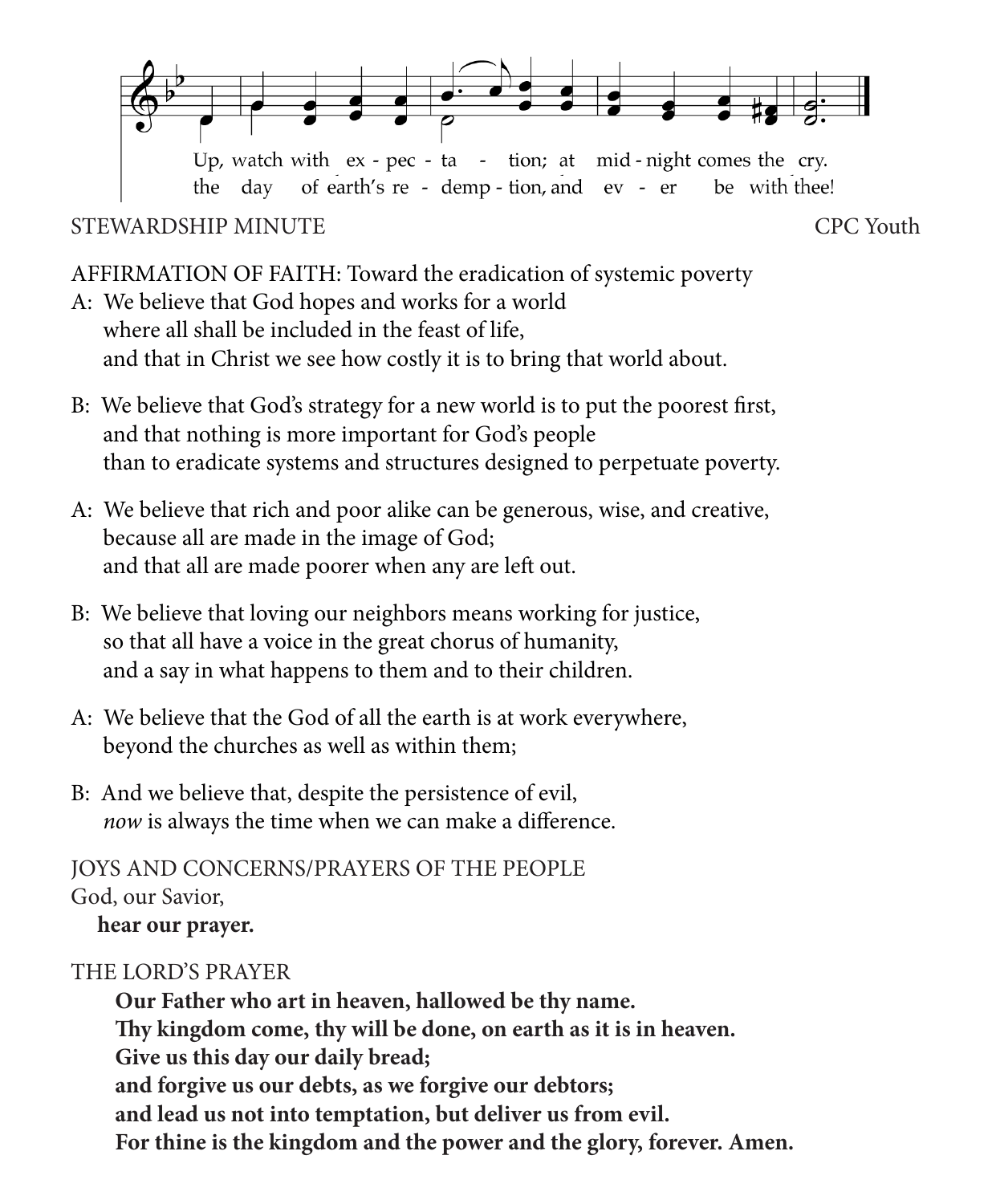#### **SENDING INTO THE WORLD TO LOVE AND SERVE**



### BLESSING AND CHARGE

The God I AM, who was and is and is to come,

is with us in Christ Jesus.

The blessing of the triune God be with you all!

Jesus says: Remember, I am with you always,

To the end of the age.

**Thanks be to God.**

*Parts of today's service were adapted from the Iona Abbey Worship Book.*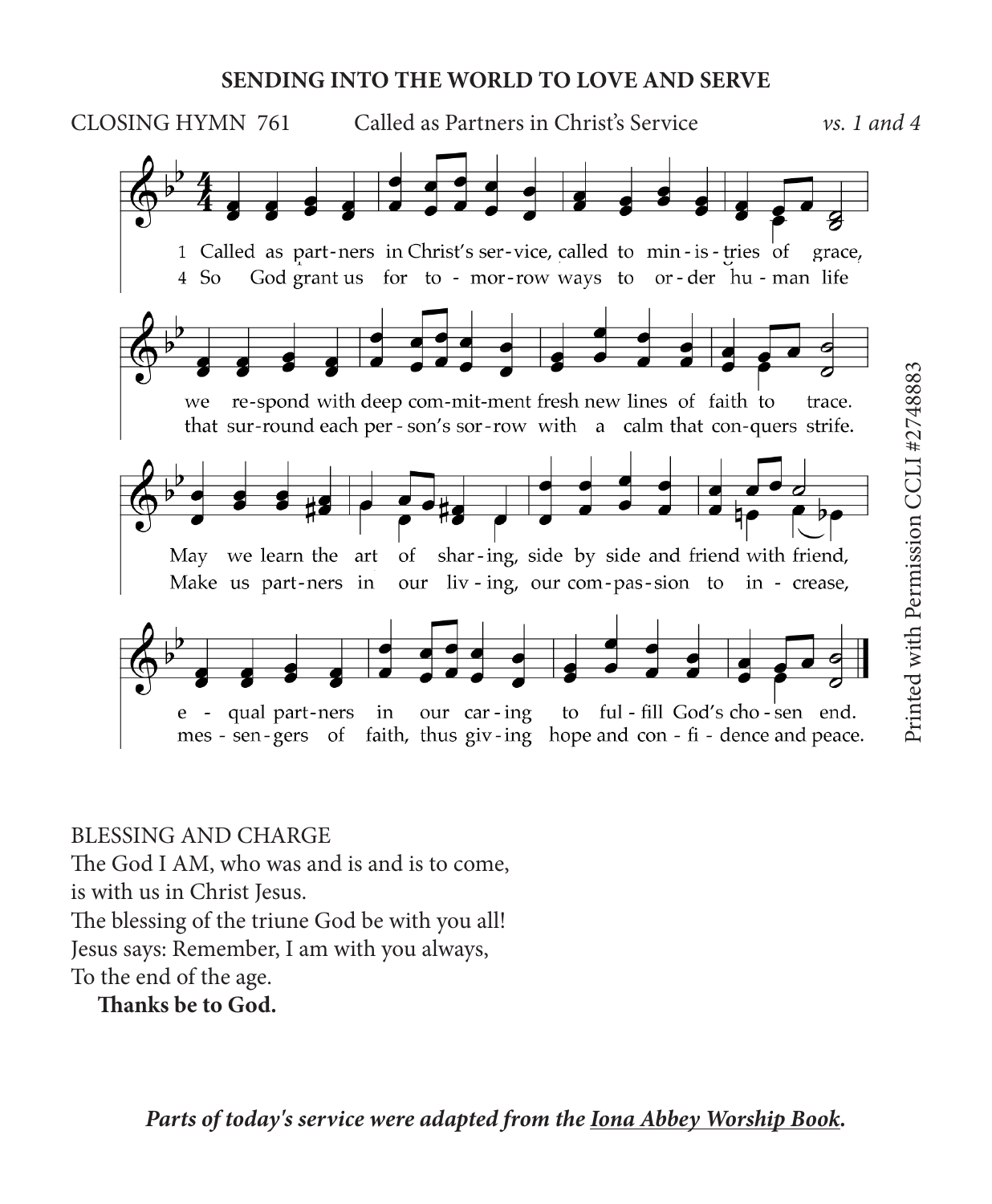## **Matthew 25 Sermon Series**

The church year comes to a stirring conclusion with three parables from Matthew 25. As we look forward to the end of 2020, we dig deeper into Jesus' stories and what they have to teach us about being in mission as a Matthew 25 church.

We begin this three week series with the commission to eradicate systemic poverty - poverty of body and soul. Next week, in the parable of the talents, we'll offer our own talents and treasure on Stewardship Sunday. But we'll also ponder how the talents of so many were denied and repressed through systemic racism - and how we can dismantle those structures.



Sneak preview for November 22: On Thank Offering Day, we'll hear from Pastor Dayo Dosumu, who, with her husband, has been instrumental in establishing Lifegate Services to aid people in need in our community. Thanks to our own grant from the Presbytery, we were able to make a donation to help them meet a matching grant to further their work this summer.

## **STEWARDSHIP and DOUGHNUTS!!**

Sunday November 15<sup>th</sup> is DOUGHNUT SUNDAY!! Also known as the annual Stewardship Drive. This year we challenge you to see how many "DOUGH"NUT\$ you can add to your 2021 pledge. If a traditional DOUGHNUT cannot be added to your pledge, let the traditional Long John "DOUGH"NUT guide you. We know that decisions should not be made on an empty stomach, so come and join us on the COVID edition of Stewardship Sunday, drive-by style!! In addition to the normal operating pledging, we also have an opportunity for Mission directed pledging available on your pledge card. Our tradition of DOUGHNUTS from OTTO's Bakery in Byron continues!! Pull up to the front doors of the church to drop off your pledge and be greeted by a cheerful finance committee member AND a DOUGHNUT between 11:00 and 12:00 Sunday November 15th!! Deliveries can also be arranged, contact Kim Nickander at kkn3163@gmail.com or Mark Pillers at 507-289-6494 (home) to arrange details.



CPC will celebrate PW's annual Thank Offering worship on Sunday, November 22nd. Offering can be mailed to the church with "Thank Offering" in the memo. Watch for more details coming soon.